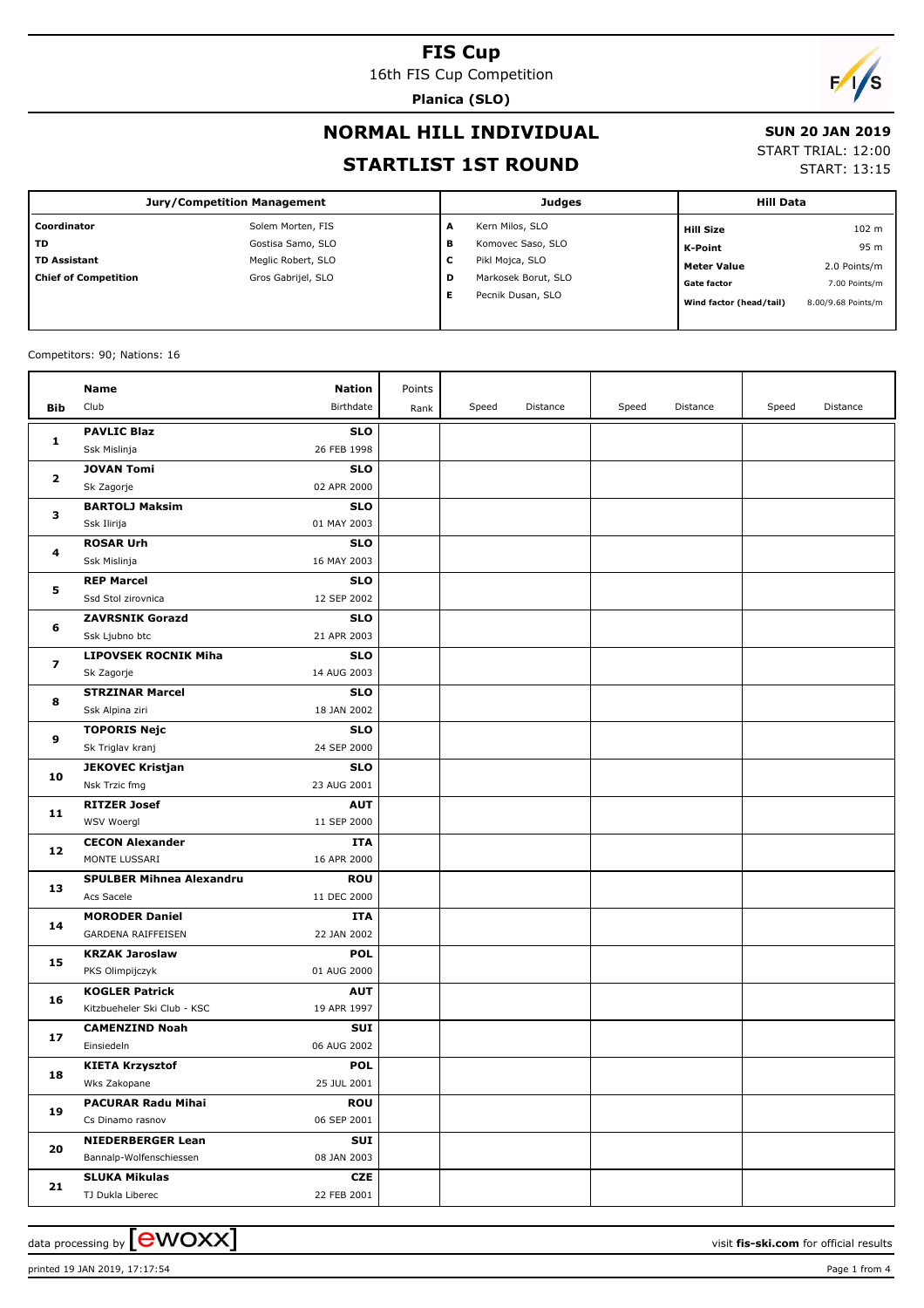16th FIS Cup Competition **Planica (SLO)**

 $F/1/s$ 

## **NORMAL HILL INDIVIDUAL**

### **SUN 20 JAN 2019**

## **STARTLIST 1ST ROUND**

START TRIAL: 12:00

START: 13:15

|     | Name<br><b>Nation</b>                                                        | Points       |                   |                   |                   |
|-----|------------------------------------------------------------------------------|--------------|-------------------|-------------------|-------------------|
| Bib | Club<br>Birthdate                                                            | Rank         | Speed<br>Distance | Speed<br>Distance | Distance<br>Speed |
|     | <b>LASOTA Damian</b><br>CZE                                                  |              |                   |                   |                   |
| 22  | 11 MAY 1997<br>TJ Trinec                                                     |              |                   |                   |                   |
|     | <b>TURSUNZHANOV Nurshat</b><br><b>KAZ</b>                                    |              |                   |                   |                   |
| 23  | 08 FEB 2003                                                                  |              |                   |                   |                   |
|     | <b>WILKINSON Canden</b><br><b>USA</b>                                        |              |                   |                   |                   |
| 24  | 14 MAY 2002<br>Steamboat Springs winter sports clu                           |              |                   |                   |                   |
|     | <b>SAFONOV Gleb</b><br><b>KAZ</b>                                            |              |                   |                   |                   |
| 25  | Almaty Skiclub<br>11 SEP 2001                                                |              |                   |                   |                   |
|     | <b>DEVYATKIN Nikita</b><br><b>KAZ</b>                                        |              |                   |                   |                   |
| 26  | 03 APR 1999                                                                  |              |                   |                   |                   |
|     | <b>ZELENCHUK Ivan</b><br><b>UKR</b>                                          |              |                   |                   |                   |
| 27  | Verkhovyna Ski school<br>04 JUN 1999                                         |              |                   |                   |                   |
|     | <b>VANSKA Elias</b><br><b>FIN</b>                                            |              |                   |                   |                   |
| 28  | Lieksa Ski club<br>20 JUL 1996                                               |              |                   |                   |                   |
|     | SIMITCHIYSKI Krasimir<br><b>BUL</b>                                          |              |                   |                   |                   |
| 29  | Sk Rilski ski skachach<br>26 JUL 2000                                        |              |                   |                   |                   |
|     | <b>SIKOLA Jakub</b><br><b>CZE</b>                                            |              |                   |                   |                   |
| 30  | 05 OCT 2001<br>TJ Dukla Liberec                                              |              |                   |                   |                   |
|     | <b>PEKALA Wiktor</b><br><b>POL</b>                                           |              |                   |                   |                   |
| 31  | 15 SEP 1999<br>Ssr Lzs sokol szczyrk                                         |              |                   |                   |                   |
|     | SI Jeongheon<br><b>KOR</b>                                                   |              |                   |                   |                   |
| 32  | 19 MAY 1994                                                                  |              |                   |                   |                   |
|     | <b>HWANG Seokjae</b><br><b>KOR</b>                                           |              |                   |                   |                   |
| 33  | 05 MAR 2001                                                                  |              |                   |                   |                   |
|     | <b>TAEHKAEVUORI Frans</b><br><b>FIN</b>                                      |              |                   |                   |                   |
| 34  | Lahden Hiihtoseura<br>29 APR 1992                                            |              |                   |                   |                   |
|     | <b>FELDOREAN Andrei</b><br><b>ROU</b>                                        | $\mathbf{1}$ |                   |                   |                   |
| 35  | Acs Sacele<br>13 APR 2000                                                    | 142.         |                   |                   |                   |
|     | <b>VASKUL Andrii</b><br><b>UKR</b>                                           | 5            |                   |                   |                   |
| 36  | Vorokhta Ski school<br>01 APR 1999                                           | 132.         |                   |                   |                   |
|     | <b>HOLIK Frantisek</b><br><b>CZE</b>                                         | 5            |                   |                   |                   |
| 37  | Lomnice-Dukla<br>23 OCT 1998                                                 | 132.         |                   |                   |                   |
|     | <b>VIDIC Matija</b><br><b>SLO</b>                                            | 6            |                   |                   |                   |
| 38  | SSK Ilirija<br>30 AUG 2000                                                   | 131.         |                   |                   |                   |
|     | <b>CHO Sungwoo</b><br>KOR                                                    | 8            |                   |                   |                   |
| 39  | 01 JAN 2000                                                                  | 127.         |                   |                   |                   |
|     | <b>MAYLAENDER Axel</b><br><b>GER</b>                                         | 9            |                   |                   |                   |
| 40  | Sc Degenfeld<br>02 AUG 1998                                                  | 125.         |                   |                   |                   |
|     | <b>VETELAINEN Jonne</b><br><b>FIN</b>                                        | 10           |                   |                   |                   |
| 41  | Kuusamon Era-veikot<br>12 JUL 2000                                           | 122.         |                   |                   |                   |
|     |                                                                              |              |                   |                   |                   |
| 42  | <b>CACINA Daniel Andrei</b><br><b>ROU</b><br>17 OCT 2001<br>Cs Dinamo rasnov | 11<br>119.   |                   |                   |                   |
|     |                                                                              |              |                   |                   |                   |
| 43  | <b>SLO</b><br><b>ROBNIK Luka</b>                                             | 12           |                   |                   |                   |
|     | SSK Ljubno BTC<br>25 OCT 2001                                                | 116.         |                   |                   |                   |
| 44  | <b>BRESADOLA Davide</b><br>ITA                                               | 12           |                   |                   |                   |
|     | CS ESERCITO<br>10 SEP 1988                                                   | 116.         |                   |                   |                   |
| 45  | <b>KALINICHENKO Vitaliy</b><br><b>UKR</b>                                    | 15           |                   |                   |                   |
|     | Vorokhta Ski School<br>09 AUG 1993                                           | 112.         |                   |                   |                   |
| 46  | <b>KOS Lovro</b><br><b>SLO</b>                                               | 16           |                   |                   |                   |
|     | SSK Ilirija<br>23 JUL 1999                                                   | 108.         |                   |                   |                   |
| 47  | <b>BRESADOLA Giovanni</b><br>ITA                                             | 18           |                   |                   |                   |
|     | <b>GS MONTE GINER</b><br>17 FEB 2001                                         | 104.         |                   |                   |                   |

data processing by **CWOXX** and  $\overline{C}$  and  $\overline{C}$  and  $\overline{C}$  and  $\overline{C}$  and  $\overline{C}$  and  $\overline{C}$  and  $\overline{C}$  and  $\overline{C}$  and  $\overline{C}$  and  $\overline{C}$  and  $\overline{C}$  and  $\overline{C}$  and  $\overline{C}$  and  $\overline{C}$  and  $\overline{C}$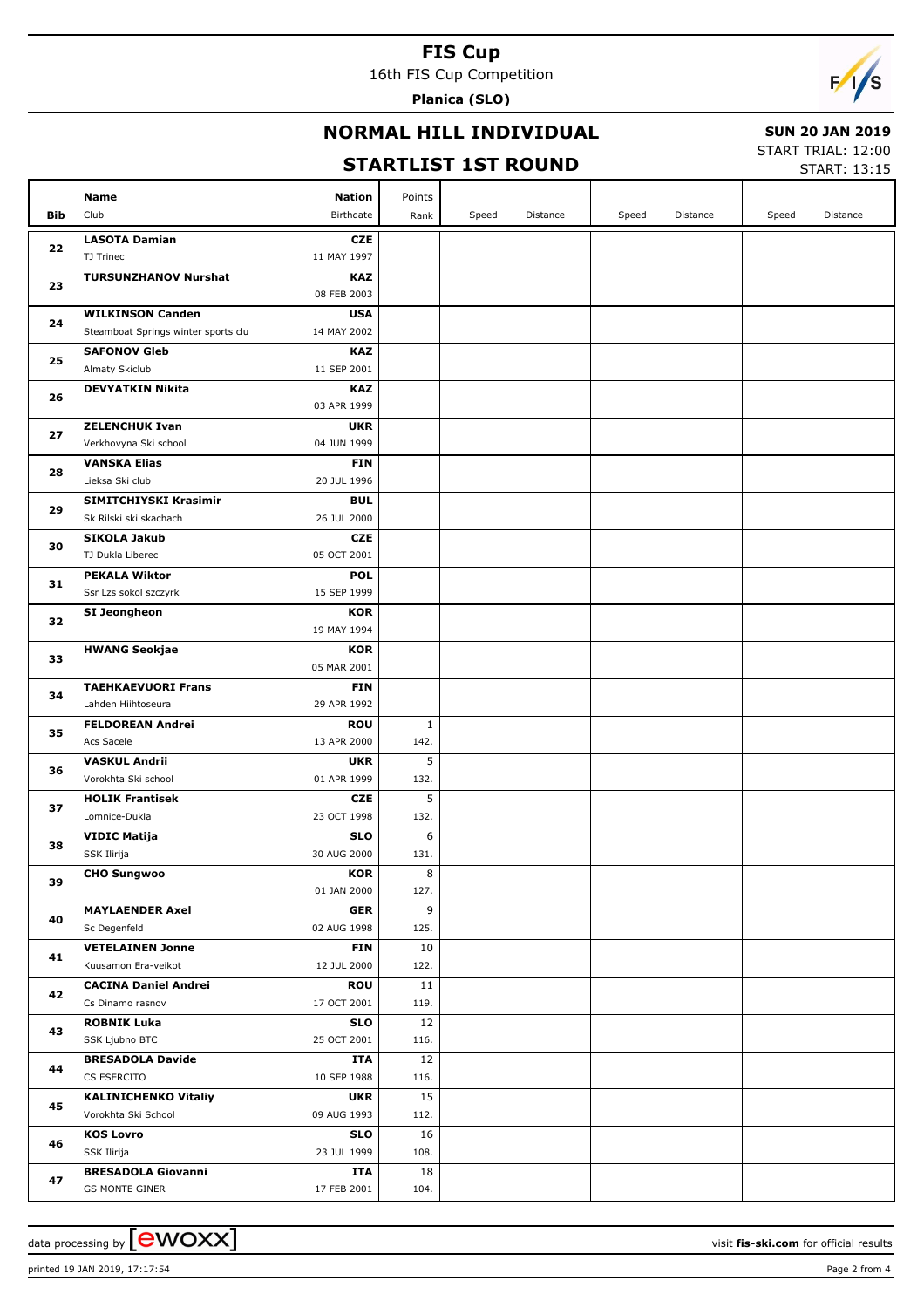16th FIS Cup Competition

**Planica (SLO)**

# $F/1/s$

## **NORMAL HILL INDIVIDUAL**

## **SUN 20 JAN 2019**

## **STARTLIST 1ST ROUND**

START TRIAL: 12:00

START: 13:15

| Bib | Name<br>Nation<br>Club<br>Birthdate                                                 | Points<br>Rank  | Speed | Distance | Speed | Distance | Speed | Distance |
|-----|-------------------------------------------------------------------------------------|-----------------|-------|----------|-------|----------|-------|----------|
|     | <b>HAFNAR Mark</b><br><b>SLO</b>                                                    | 19              |       |          |       |          |       |          |
| 48  | Sk Triglav kranj<br>11 APR 2002                                                     | 101.            |       |          |       |          |       |          |
|     | <b>KAVILO Henri</b><br><b>FIN</b>                                                   | 21              |       |          |       |          |       |          |
| 49  | Puijon Hiihtoseura<br>05 JUL 1999                                                   | 98.             |       |          |       |          |       |          |
|     | <b>PRISLIC Ernest</b><br><b>SLO</b>                                                 | 21              |       |          |       |          |       |          |
| 50  | SK Zagorje<br>30 SEP 1993                                                           | 98.             |       |          |       |          |       |          |
|     | <b>CHEN Zhe</b><br><b>CHN</b>                                                       | 25              |       |          |       |          |       |          |
| 51  | 09 MAR 1993                                                                         | 91.             |       |          |       |          |       |          |
|     | <b>HU Jingtao</b><br><b>CHN</b>                                                     | 28              |       |          |       |          |       |          |
| 52  | 02 NOV 2001                                                                         | 88.             |       |          |       |          |       |          |
|     | <b>STOSEL Kacper</b><br><b>POL</b>                                                  | 29              |       |          |       |          |       |          |
| 53  | Azs Zakopane<br>07 JAN 2001                                                         | 87.             |       |          |       |          |       |          |
|     | LI Chao<br><b>CHN</b>                                                               | 31              |       |          |       |          |       |          |
| 54  | Jilin Inst. of Physical Education<br>07 SEP 1988                                    | 82.             |       |          |       |          |       |          |
|     | <b>RESINGER Peter</b><br><b>AUT</b>                                                 | 32              |       |          |       |          |       |          |
| 55  | SV Schwarzach<br>28 JUN 2000                                                        | 81.             |       |          |       |          |       |          |
| 56  | <b>GIBSON Hunter</b><br><b>USA</b>                                                  | 33              |       |          |       |          |       |          |
|     | Norge Ski Club<br>30 MAR 2001                                                       | 80.             |       |          |       |          |       |          |
| 57  | <b>SCHLUETTER Anton</b><br><b>GER</b>                                               | 34              |       |          |       |          |       |          |
|     | SC Motor Zella-Mehlis<br>20 OCT 1997                                                | 77.             |       |          |       |          |       |          |
| 58  | <b>KARLEN Gabriel</b><br><b>SUI</b>                                                 | 34              |       |          |       |          |       |          |
|     | Gstaad<br>10 MAR 1994                                                               | 77.             |       |          |       |          |       |          |
| 59  | <b>SKUPIEN Damian</b><br><b>POL</b>                                                 | 34              |       |          |       |          |       |          |
|     | Ts Wisla zakopane<br>21 SEP 1999                                                    | 77.             |       |          |       |          |       |          |
| 60  | <b>GALIANI Mattia</b><br><b>ITA</b>                                                 | 35              |       |          |       |          |       |          |
|     | GARDENA RAIFFEISEN<br>05 MAY 2002                                                   | 76.             |       |          |       |          |       |          |
| 61  | <b>GRILC Tjas</b><br><b>SLO</b>                                                     | 37              |       |          |       |          |       |          |
|     | Ssd Stol zirovnica<br>03 SEP 2001                                                   | 75.             |       |          |       |          |       |          |
| 62  | <b>MOLNAR Florian</b><br><b>HUN</b>                                                 | 39              |       |          |       |          |       |          |
|     | Koszegi SE<br>14 MAR 2002                                                           | 69.             |       |          |       |          |       |          |
| 63  | <b>POPPINGER Manuel</b><br><b>AUT</b><br>SV Innsbruck-Bergisel-Tirol<br>19 MAY 1989 | 45<br>62.       |       |          |       |          |       |          |
|     | <b>MARUSIAK Yevhen</b><br><b>UKR</b>                                                | 47              |       |          |       |          |       |          |
| 64  | 16 MAR 2000<br>Verkhovyna Ski school                                                | 58.             |       |          |       |          |       |          |
|     | <b>SELL Adrian</b><br><b>GER</b>                                                    | $\overline{59}$ |       |          |       |          |       |          |
| 65  | Sv Messstetten<br>28 APR 1998                                                       | 53.             |       |          |       |          |       |          |
|     | <b>GASIENICA Patrick</b><br><b>USA</b>                                              | 60              |       |          |       |          |       |          |
| 66  | Norge Ski club<br>28 NOV 1998                                                       | 52.             |       |          |       |          |       |          |
|     | <b>WEIGEL Cedrik</b><br><b>GER</b>                                                  | 61              |       |          |       |          |       |          |
| 67  | SG Nickelhuette Aue<br>15 DEC 1998                                                  | 51.             |       |          |       |          |       |          |
|     | <b>USA</b><br><b>SCHARFFS Greyson</b>                                               | 62              |       |          |       |          |       |          |
| 68  | Park City Ski and Snowboard<br>21 DEC 2001                                          | 48.             |       |          |       |          |       |          |
|     | <b>YANG Guang</b><br><b>CHN</b>                                                     | 64              |       |          |       |          |       |          |
| 69  | 11 MAY 1984                                                                         | 45.             |       |          |       |          |       |          |
|     | <b>VODUSEK Lovro</b><br><b>SLO</b>                                                  | 67              |       |          |       |          |       |          |
| 70  | Ssk Ljubno btc<br>28 DEC 2000                                                       | 44.             |       |          |       |          |       |          |
|     | <b>LACKNER Thomas</b><br><b>AUT</b>                                                 | 69              |       |          |       |          |       |          |
| 71  | 09 APR 1993<br>HSV Absam-Bergisel-Tirol                                             | 43.             |       |          |       |          |       |          |
| 72  | <b>REISENAUER Janni</b><br><b>AUT</b>                                               | 71              |       |          |       |          |       |          |
|     | 07 NOV 1997<br>TSU St. Veit-Salzburg                                                | 42.             |       |          |       |          |       |          |
| 73  | <b>SLO</b><br><b>SAMEC Matevz</b>                                                   | 72              |       |          |       |          |       |          |
|     | SSK Ljubno BTC<br>20 AUG 1997                                                       | 40.             |       |          |       |          |       |          |